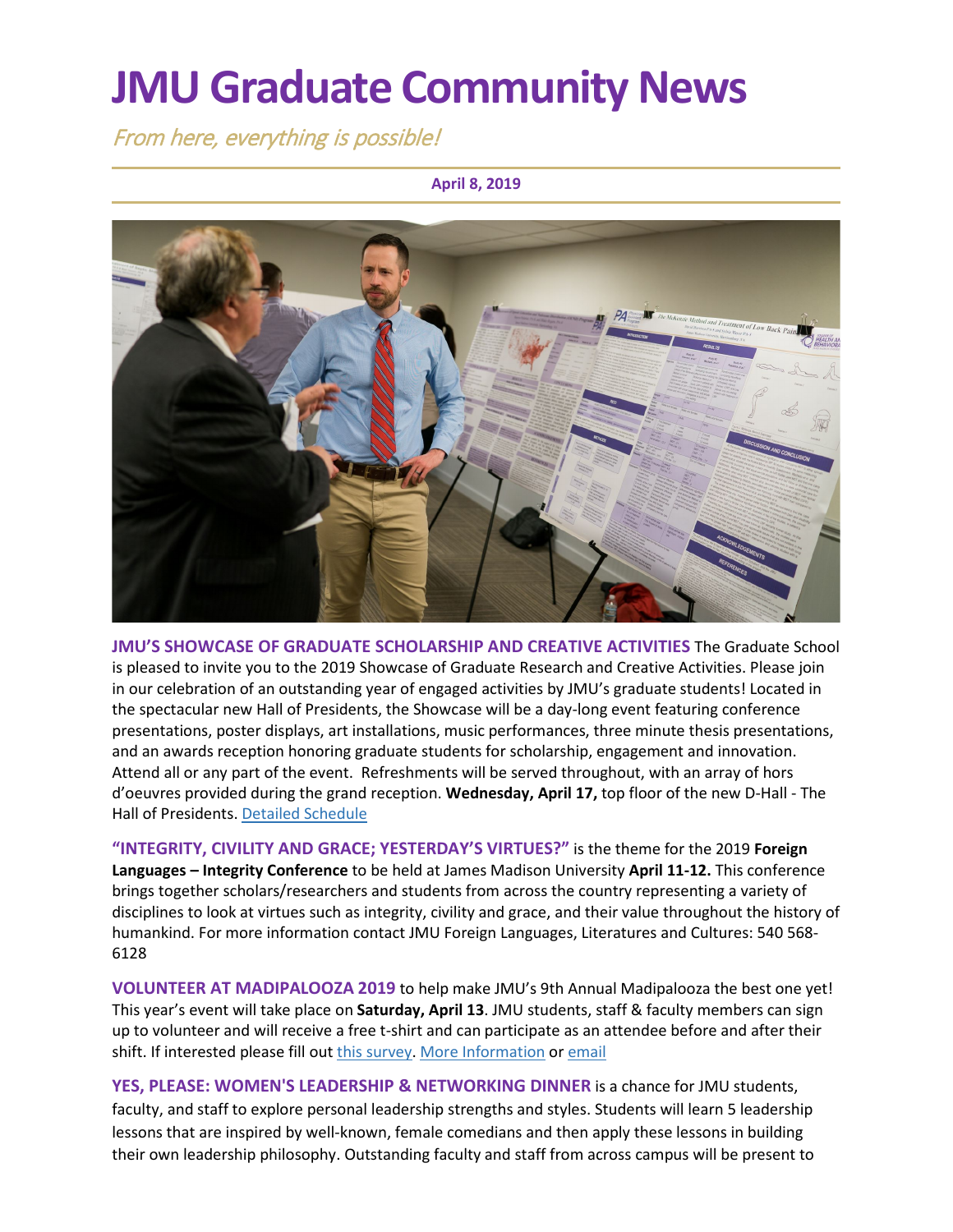share their own journeys and life-leadership lessons as well. **Tuesday, April 16, 6-8 pm** in Madison Union Ballroom. This event is FREE and includes dinner. Space is limited. Sign u[p here.](https://jmu.co1.qualtrics.com/jfe/form/SV_eM2tRmTi3ViuHKB?utm_source=mass_mailer&utm_medium=email&utm_content=362113&utm_campaign=uni_targeted_emails) Questions – email [pelfrecm@jmu.edu](mailto:pelfrecm@jmu.edu)

**THE DIGITAL SCHOLARSHIP SERIES** will introduce graduate students and faculty to the theories and practices of digital scholarship, promote a community of digital scholars and explore the relationship between digital scholarship, digital pedagogy, and scholarly communication. Sessions can be completed as a series, or individually, depending on your needs and interests. Sessions start **May 5**. [More](https://workshop.cit.jmu.edu/courses/183)  [Information.](https://workshop.cit.jmu.edu/courses/183) For questions, contac[t askthelibrary@jmu.edu.](mailto:askthelibrary@jmu.edu)

**NEW GSA OFFICERS** have been selected and will assume their new roles in August 2019. The new executive members are:

| <b>NEW</b>             |                           | <b>OUTGOING</b> |                  |
|------------------------|---------------------------|-----------------|------------------|
| <b>President:</b>      | <b>Michael Facey</b>      | President:      | Jack Nichting    |
| <b>Vice President:</b> | <b>Christine Verdream</b> | Vice President: | Jackson Chambers |
| Secretary:             | Janelle Fernandez         | Secretary:      | Amanda Bomfim    |
| Treasurer:             | <b>Collin Ashley</b>      | Treasurer:      | Will Arney       |

**VIDEOGRAPHER NEEDED!** JMU's Office of Communication and Marketing is seeking a student with appropriate experience to produce video content to promote graduate education at JMU. All equipment and training provided. \$7.50/hour, 10 hrs/week throughout the 2019-20 academic year. Summer employment also possible. [More information](https://joblink.jmu.edu/postings/5215)

**LOOKING FOR A GRADUATE ASSISTANTSHIP?** There are 18 positions currently posted o[n JMU](https://joblink.jmu.edu/)  [Joblink.](https://joblink.jmu.edu/)

**NEED A JOB?** There are currently 43 student positions and 9 wage positions posted o[n JMU Joblink.](https://joblink.jmu.edu/)

## Upcoming Events

#### **DECEPTION SCHOLAR AND DEVELOPER OF THE DECEPTION DETECTION VIDEO GAMES**

**MACBETH AND VERITAS**, Dr. Norah Dumbar will host an open discussion about her research and scholarship. Lunch provided by the [Cohen Center.](http://www.jmu.edu/cohencenter/index.shtml) Open to the JMU community. **Monday, April 8, noon-1:00 pm,** Madison Hall 4000.

#### **WOMEN'S, GENDER AND SEXUALITY STUDIES FILMS:**

**City of Joy (2016) –** An inspirational film about a transformational leadership community for women survivors of gender-based violence in Eastern Democratic Republic of Congo. **Monday, April 8, 7-9:00 pm** in the Planetarium

**Roll Red Roll (2018) -** A documentary investigation of rape culture in small-town Steubenville, Ohio, where members of the high school football team assaulted a teenage girl at a preseason football party. **Monday, April 15 @ 5:30 pm** in Miller 1101

**ATTEND FULBRIGHT INFORMATION SESSIONS** to learn about requirements, deadlines, and application tips for Fulbright English Teaching Assistant (ETA) grants. Choose one workshop and

**English Teaching Assistant Workshop** (2 Sessions) **Monday, April 8, 6:00 pm**, Madison Union 405 and **Tuesday, April 9, 4:00 pm**, Madison Union 306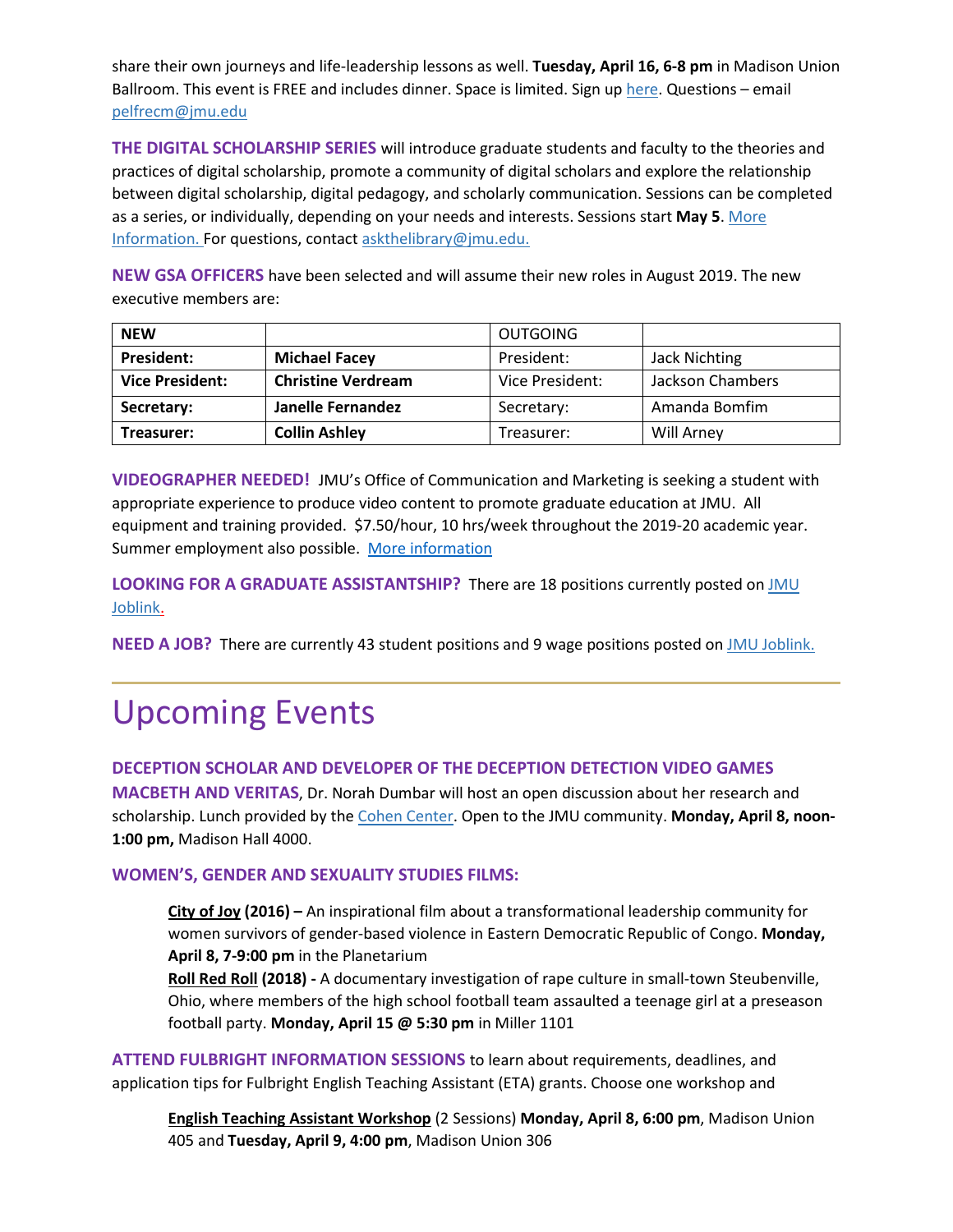**Research/Study Workshop** (2 Sessions**) Tuesday, April 9, 5:00 pm**, Festival Highlands Room **Wednesday, April 10, 10:30 am,** Madison Union 306

**JMU LIBRARIES INVITE YOU TO GET YOUR SAUCE ON AT THEIR PIZZASPRINT**! Ingredients will be provided and Tassie Pippert, of the Hart School of Hospitality, will provide a professional kitchen and helpful hints to complete the challenge! Bring your creativity and appetite. Creations will be judged by a panel of pizza experts! **Wednesday, April 10** in Godwin 353. There will be 2 sessions, one at **6:00 pm** and one at **7:30 pm**; space is limited!

**JMU'S SHOWCASE OF GRADUATE SCHOLARSHIP AND CREATIVE ACTIVITIES** invites all graduate students to attend this event, which highlights accomplishments in research and creative projects by your graduate peers, through **presentations**, **poster sessions**, **displays** and a musical **performance**. The event concludes with a reception in which these and other awards are presented. **Wednesday, April 17.**  [More Information,](http://www.jmu.edu/grad/GraduateShowcase/index.shtml) [Poster](https://www.jmu.edu/grad/index.shtml)

**GREEN TOURISM CONFERENCE.** Virginia's 6<sup>th</sup> Annual conference features discussions on environmental issues, trends and innovative practices that are affecting tourism today. In addition, the conference offers great learning and career development opportunities and features award-winning green tourism operators in Virginia. **April 24-25** at Hotel Madison. Discounted rates for faculty and students are being offered. Student - \$60 for the entire conference (no code necessary) or \$30 for a single day of attendance (discount code is "19StudentDay"). Faculty rate for full conference is \$95 (discount code is "19FacultyConf") & \$55 for a single day of attendance (discount code is "19FacultyDay"). For more information contact Tom Griffin at [VirginiaGreen@Virginia.org.](mailto:VirginiaGreen@Virginia.org) Conference [and registration information](http://www.cvent.com/events/virginia-green-travel-conference-travel-star-awards/event-summary-76daa2d34cec44bca4845cadc798300a.aspx)

### Graduate School Dates & Deadlines

| Deadline for students to submit coursework to faculty for removal of Incomplete<br><b>Grades from Fall 2018</b>                | 4/11/19         |
|--------------------------------------------------------------------------------------------------------------------------------|-----------------|
| <b>Comprehensive Assessment Results &amp; Thesis/Research Projects/Dissertations Due</b><br>for May 2019 Graduation Candidates | 4/15/19         |
| August 2019 and December 2019 Graduation Applications Due                                                                      | 4/15/19         |
| <b>Graduate Showcase of Scholarship and Creative Activities</b>                                                                | 4/17/19         |
| <b>Classes End – Semester</b> ( $2^{nd}$ Block)                                                                                | 4/25/19         |
| <b>Final Exams - Semester</b>                                                                                                  | $4/26 - 5/2$    |
| <b>Course Completion Deadline</b>                                                                                              | 5/2/19          |
| The Graduate School May Commencement Ceremony - Convocation Center                                                             | $5/2/19 - 7$ pm |

### Downtown Calendar

**PIRATES OF PENZANCE** by Gilbert and Sullivan, is now showing at The Forbes Center for the Performing Arts. **Monday April 8 to Tuesday, April 9, 8-9:00 pm**[. More information](http://www.jmuforbescenter.com/forbescenter/events/2019/04/08-pirates-of-penzance.shtml)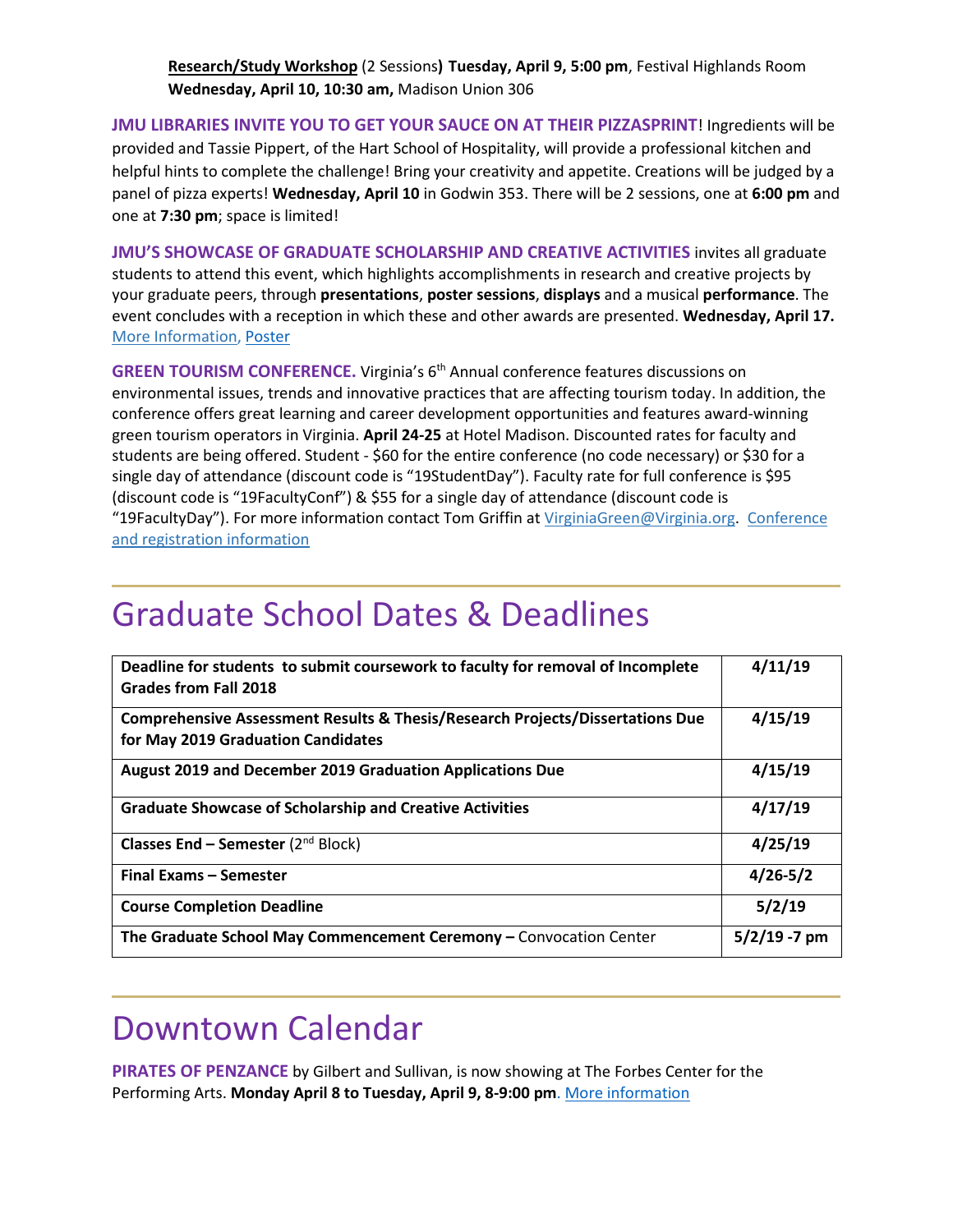**LEARN TO MACRAME** with Kristin Lewis, at Lucy F. Simms, 620 Simms Ave, Harrisonburg. This FREE event is open to all backgrounds and ages. Materials are provided. **Thursday, April 11, 5-8:00 pm**. For questions and to reserve your spot contact [info.themakingspace@gmail.com](mailto:info.themakingspace@gmail.com)

**24 HOUR PROJECT 2019.** Join Court Square Theater for this fantastic fun fundraising event, starring your friends, neighbors, Harrisonburg comedians and bands! Events include Karaoke, an after-hours DJ dance party, a Tommy Wiseau impersonation contest, plus the chance to win incredible door prizes. 24 Hours: **Friday, April 12, 6 pm – Saturday, April 13, 6 pm** at Court Square Theater. [More Information](http://www.valleyarts.org/performances/2019/2/28/24-hour-project-2019)

**ROCKSTAR VA/270 MILE RACE/EVENT** a biking event from Harrisonburg (Rocktown) to the Star City starts at Black Sheep Coffee, Harrisonburg, **Saturday, April 13, 7 am – Thursday, April 18, 9 pm**. [More](https://www.visitharrisonburgva.com/calendar-of-events/)  [Information](https://www.visitharrisonburgva.com/calendar-of-events/)

**HOPE4VILLAGES 3RD ANNUAL GOLF TOURNAMENT.** A day of golfing while doing good for others. All golfers are invited to play, no handicap required. Come as a team or come alone, we will gladly pair you up with a team**. April 13, 7:30 - 1:00 pm,** Heritage Oaks Golf Course, 680 Garbers Church Rd, Harrisonburg. [More Information](https://www.visitharrisonburgva.com/calendar-of-events/)

**SG BITHDAY BASH WITH "SINCERELY IRISH" LIVE** Singer/songwriter Todd Murray entertains at Friendly Fermenter, 20 South Mason St., Suite B10, Harrisonburg, **Thursday, April 18, 7-10 pm.** His sound can be summed up best as "road trip music." New batches of beer on hand. [More Information](https://www.facebook.com/pg/TFFHburg/events/)

# Tips from TGS (The Graduate School)

**Graduate Polices.** You are responsible to read and follow the graduate policies set forth in the [Graduate](http://jmu.edu/catalog)  [Catalog.](http://jmu.edu/catalog) Important information regarding degree progress, including rules for successful progression and continuous enrollment are also on the [Graduate School website](http://www.jmu.edu/grad/current-students/degree-progress/beginning.shtml)

**Approval of a Thesis or Dissertation Committee.** Students who are completing these sorts of projects must submit a signed approval form to The Graduate School by the second week of the semester in which the student first registers for thesis or dissertation credits. [Approval form](https://www.jmu.edu/grad/_files/CommitteeApprovalForm2017-18.pdf)

**Monitor your Dukes E-Mail account!** Official information is sent to each student's officia[l Dukes e-mail](http://www.jmu.edu/computing/helpdesk/selfhelp/DukesEmail.shtml)  [account.](http://www.jmu.edu/computing/helpdesk/selfhelp/DukesEmail.shtml) Regularly check your @dukes.jmu.edu e-mail account.

**Monitor [MyMadison!](http://mymadison.jmu.edu/)** The *Student Center* in [MyMadison](http://mymadison.jmu.edu/) is where you will find advising information, register for classes, and where you can view "*To Do Items"* that will keep you on track towards graduation. Use the Student Center to update your mailing address and cell phone number. It is *your responsibility* to maintain accurate contact information. Check your account regularly. Don't miss important information!

#### **Essential Links:**

- [Graduate School Website](http://www.jmu.edu/grad)
- [Graduate Policies](http://www.jmu.edu/catalog/index.shtml)
- [JMU Student Handbook](https://www.jmu.edu/osarp/handbook/index.shtml)
- [Forms for Graduate Students](http://www.jmu.edu/grad/current-students/graduate-forms.shtml)
- [Thesis Guidelines](http://www.jmu.edu/grad/current-students/thesis-dissertation/information.shtml)
- [Financial Aid Policies](http://www.jmu.edu/finaid/sap.shtml)

**Have Questions?** Please contact the following person if you have questions regarding:

| Assistantships/Scholarships/Thesis/Dissertations | Laura Ryman (rymanle@jmu.edu)    |
|--------------------------------------------------|----------------------------------|
| Graduation/Commencement/Transfer of Credit       | Kathryn Brown (wendelkt@jmu.edu) |
| <b>Continuous Enrollment (Current Students)</b>  | Laura Ryman (rymanle@jmu.edu)    |